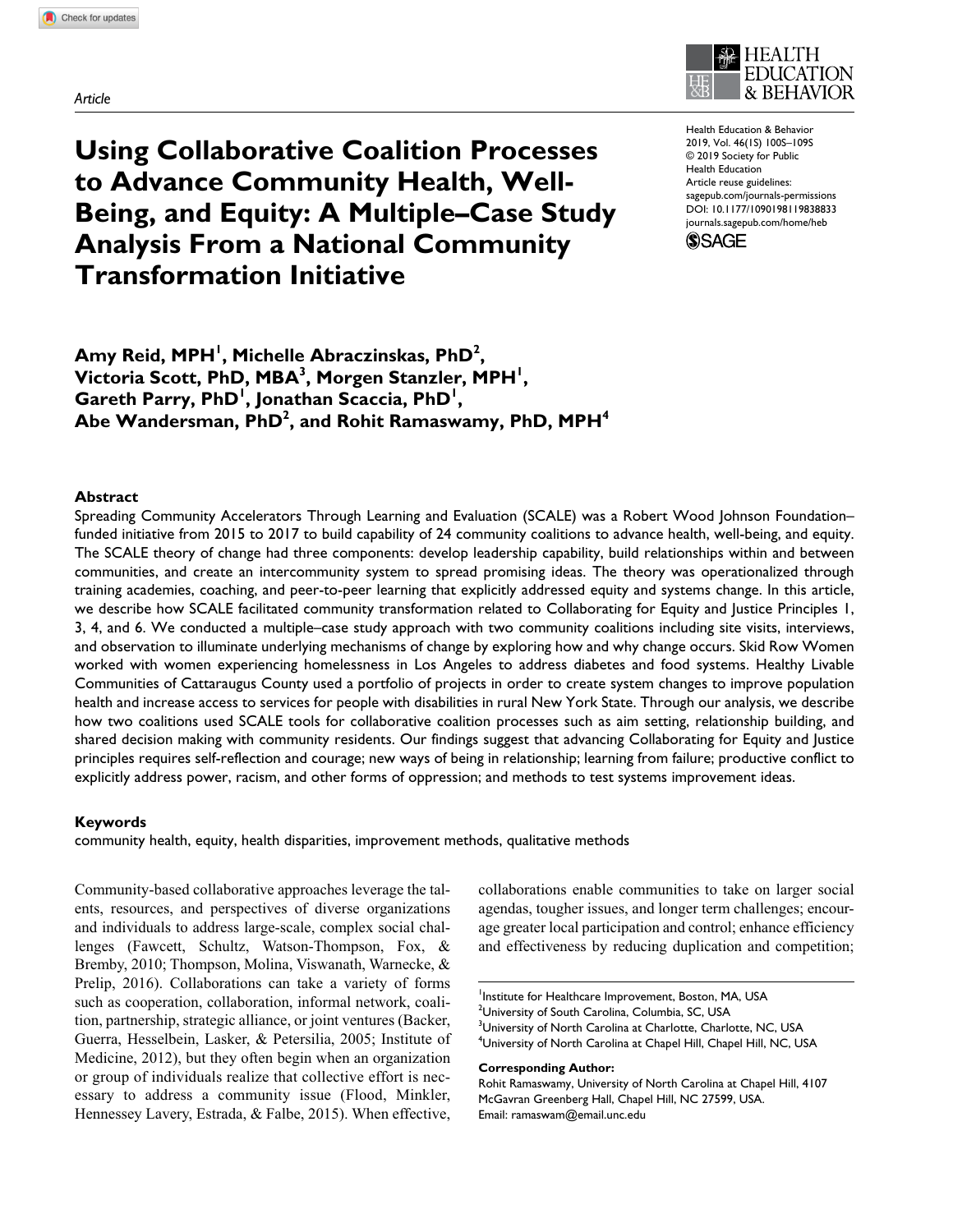**Table 1.** Collaborating for Equity and Justice Principles.

- 1. Explicitly address issues of social and economic injustice and structural racism.
- 2. Employ a community development approach in which residents have equal power in determining the coalition or collaborative's agenda and resource allocation.
- 3. Employ community organizing as an intentional strategy and as part of the process. Work to build resident leadership and power.
- 4. Focus on policy, systems, and structural change.
- 5. Build on the extensive community-engaged scholarship and research over the past four decades that shows what works, acknowledges its complexity, and evaluates it appropriately.
- 6. Build core functions for the collaborative based on equity and justice that provide basic facilitating structures and build member ownership and leadership.

and stimulate creativity among stakeholders (Frost & Sullivan, 2013; Huang & Seldon, 2014; Kanok, Schumann, & Flower, 2015; Mattessich, Murray-Close, & Monsey, 2001).

One specific type of community collaboration, the coalition, has been shown to be highly effective in improving community health and equity (Clark et al., 2014), and several scholars have studied the factors affecting the success of coalitions. A seminal paper by Kania and Kramer (2011) identified five attributes of coalitions that have achieved large-scale collective impact: a common agenda, shared measurement systems, mutually reinforcing activities, continuous communication, and a backbone organization. Other authors, such as Roussos and Fawcett (2000), have recommended similar criteria for coalition success, such as having a clear vision and mission, action planning, developing and supporting leadership, documenting and providing ongoing feedback on progress, obtaining technical assistance and support, securing financial resources for the work, and identifying and measuring outcomes.

Despite the promise of collaboration for stimulating community-level change, improvement most often occurs at the local, program, organizational, and neighborhood levels, while less progress is noted at the system, policy, and population levels (Anderson, Adeney, Shinn, Krause, & Safranak, 2012; Siegel, Erickson, Milstein, & Pritchard, 2018). Furthermore, equitable collaboration brings its own unique set of challenges (Thompson et al., 2016). For example, seven coalitions were funded by the Robert Wood Johnson Foundation to decrease asthma at the community level. The coalitions struggled to achieve ethnic and racial diversity within the coalition; obtain support and participation of specific groups, mainly those with lived experiences (e.g., families of children with asthma); balance the needs of professionals and grassroots groups and/or members; manage conflict because of diverse interests, values, and approaches; sustain participation over a large geographic area while implementing activities in prioritized communities; and recruit leaders, especially those from the community (Butterfoss, Lachance, & Orians, 2006). Despite the challenges, a focus on addressing power and structural determinants of health is needed to address racism and inequities

(Singh, 2016; Trinh-Shevrin, Nadkarni, Park, Islam, & Kwon, 2015; Wolff et al., 2017).

Recently, Wolff et al. (2017) proposed six additional principles to advance social change. Referred to as the Collaborating for Equity and Justice (CEJ) principles (Table 1), these principles emphasize social justice; citizen participation; local leadership capacity; focus on policy, systems, and structural change; scholarship and evaluation; and equity. The additions by Wolff et al. provide guidance on how community coalitions can move beyond project-based improvement and engage in transformation processes that intentionally include equitable decision making and the lived experience of community members. Addressing equity and power in collaborative decision making and partnership processes works toward community transformation by changing the way systems function and whom they serve. The Robert Wood Johnson–funded Spreading Community Accelerators Through Learning and Evaluation (SCALE) initiative is a community transformation project specifically focused on building community capability to transform systems and improve health, well-being, and equity. Since the focus of SCALE is to develop local leaders and engage people with lived experience, the CEJ principles are an appropriate lens through which to explore the transformation process of SCALE community coalitions. This article examines how CEJ principles were operationalized by two SCALE community coalitions: Skid Row Women (SRW) and Healthy Livable Communities of Cattaraugus County (CC).

## **Overview of SCALE**

In 2015, four organizations (The Institute for Healthcare Improvement, Community Solutions, Communities Joined in Action, and Network for Regional Healthcare Improvement) embarked on the SCALE project. SCALE is an initiative of 100 Million Healthier Lives, a global movement convened by the Institute for Healthcare Improvement to advance health, well-being, and equity through new ways of collaborating. The movement's goal is to improve 100 million lives by 2020. Between 2015 and 2017, SCALE provided training, coaching support, and improvement resources to 24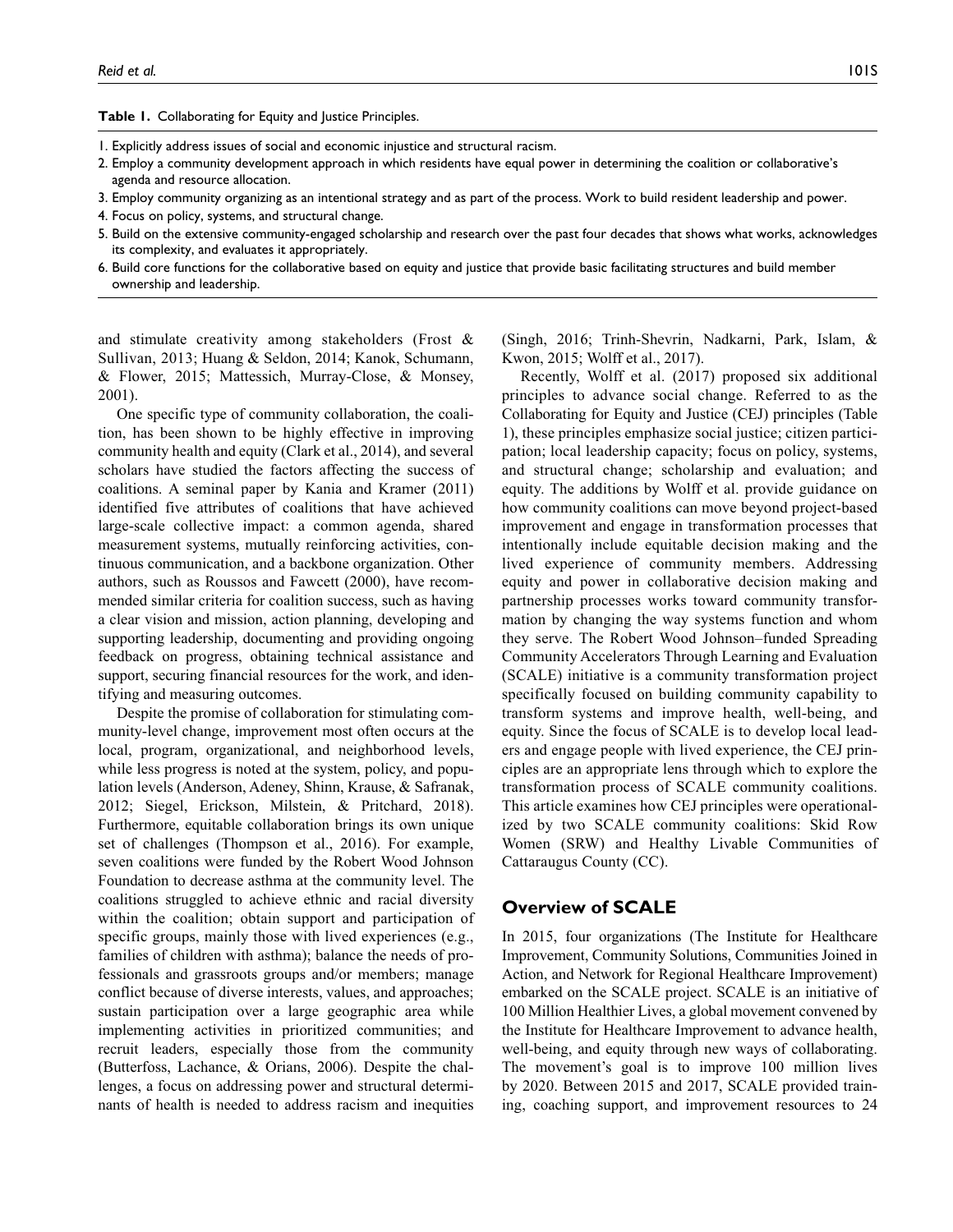| <b>SCALE</b> term                              | Description and purpose                                                                                                                                                                                                                                                                                                                                                          |  |  |
|------------------------------------------------|----------------------------------------------------------------------------------------------------------------------------------------------------------------------------------------------------------------------------------------------------------------------------------------------------------------------------------------------------------------------------------|--|--|
| Driver diagram                                 | This is an illustration of the structures, processes, and norms that are believed to require change in the<br>system; this is one way to illustrate the team's shared theory of change.                                                                                                                                                                                          |  |  |
| Leading from within/<br>leading from the heart | This refers to the inner and self-reflective work of leadership and one's inner journey as a leader.                                                                                                                                                                                                                                                                             |  |  |
| Action lab                                     | An Equity Action Lab uses a structured set of activities to bring together a diverse group of community<br>stakeholders to set a goal that is important to them, and to design and take action over a 100-day<br>period to make progress toward that goal.                                                                                                                       |  |  |
| Open and honest<br>questions                   | These types of questions are designed to prevent leading or judgmental questions.                                                                                                                                                                                                                                                                                                |  |  |
| <b>PDSA</b>                                    | A Plan-Do-Study-Act cycle is an improvement method for iteratively testing a change on a small scale—by<br>planning it, trying it, studying the results, and acting on what is learned.                                                                                                                                                                                          |  |  |
| "Yes, and $\ldots$ "                           | Instead of responding to another person with "Yes, but," a response of "Yes, and" allows the<br>honoring of their truth and the addition of yours.                                                                                                                                                                                                                               |  |  |
| Bright spots                                   | This term refers to a set of activities, an intervention, or a program that a community is working on to<br>improve health, well-being, and equity. It is scalable and shows evidence of the impact of the work on<br>the population or subpopulation in the community.                                                                                                          |  |  |
| Failing forward                                | The notion is that mistakes not only are to be accepted in improvement projects but also should be<br>viewed as critical parts of the learning and improvement process. It embraces the belief that teams that<br>fail forward quickly learn faster, reach higher levels of performance, and create a safe environment for a<br>wide variety of ideas to be suggested and tried. |  |  |

**Table 2.** Definitions of Selected SCALE Tools and Terminology.

*Note*. SCALE = Spreading Community Accelerators Through Learning and Evaluation.

community coalitions across the United States to enhance their capacity to improve health and well-being and spread this learning to other communities.

The SCALE theory of change outlined three components to accelerate community transformation: develop leadership capability, build relationships within and between communities, and create an intercommunity system to spread promising ideas. Training was provided through four multiday face-to-face training academies called Community Health Improvement and Leadership Academies. Additional training was provided virtually in small peer coaching circles and group webinars to share tools and lessons learned. Each coalition participated in SCALE through a core team involving three roles: a community lead, a local improvement advisor (LIA) trained to guide coalitions through the improvement process, and a community champion who lived in the community and had personal experience of the issue (e.g., homelessness) that the SCALE community was trying to improve. A glossary of SCALE terms is provided in Table 2.

# **Method**

#### *Site Selection*

SCALE employed a participatory formative evaluation approach to understand satisfaction, learning, and uptake of the capacity-building activities across all 24 coalitions. Evaluation data were regularly shared and discussed with the coalitions and the SCALE implementation team to promote continuous quality improvement. The details of this

evaluation are published elsewhere (Hayes et al., 2016). In addition to providing data to improve implementation, the evaluation provided the opportunity to explore the impact of SCALE on the transformation journey of a small number of community coalitions.

Evaluation resources constrained the ability to conduct a detailed study in more than a few locations. Each SCALE community coalition was unique, comprising different types of coalition partners working on a variety of community issues in diverse settings. Four criteria, *geographic diversity, urban/rural setting, topic area*, and *readiness scores*, were used to select candidate communities for the case study. The readiness scores were based on two assessments: an initial assessment by the team selecting communities for participation in SCALE, and an independent assessment by the evaluation team using an established readiness heuristic (Scaccia et al., 2015). These scores provided an indication of the coalitions' prior history and change experience. Based on these criteria, we sent initial inquiries asking for interest in deeper participation to five candidates, and visits were undertaken to all five coalitions. Two community coalitions, SRW of Los Angeles, led by the Downtown Women's Center, and CC, co-led by the Cattaraugus County Health Department and the Cattaraugus County Department of Aging, emerged as a natural choice for this analysis based on their being on two extremes of the selection criteria and on their willingness to support an in-depth evaluation.

SRW has a 40-year tradition of working with women experiencing homelessness in Los Angeles, California, and had a higher readiness score on both assessments. CC,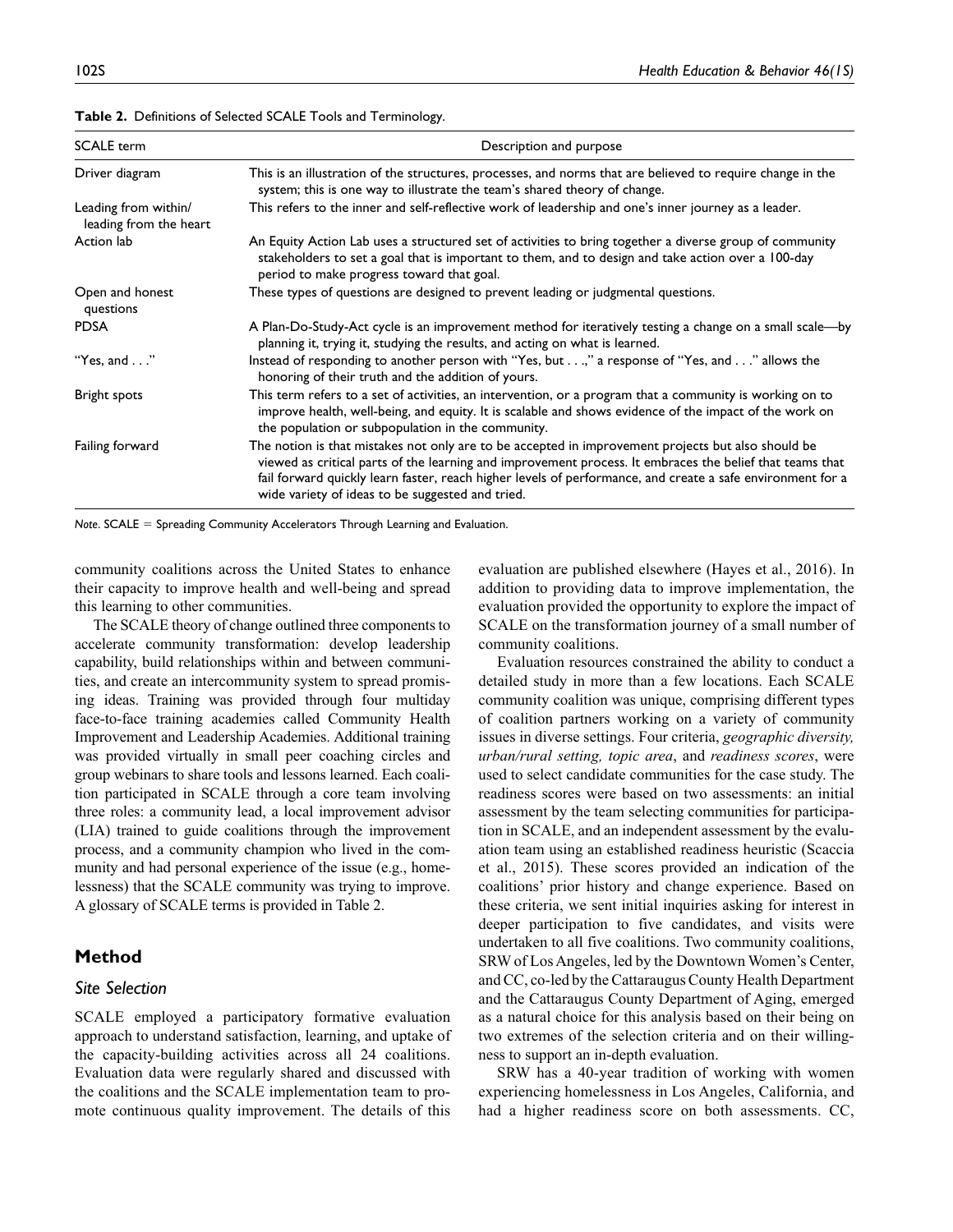| Community<br>coalition name                                | Coalition partners                                                                                                                                                                                                                                                                                                                                                                                          | Location                                                                                                                 | Population                                             | Project description                                                                                                                                                                                                                                                                                       |
|------------------------------------------------------------|-------------------------------------------------------------------------------------------------------------------------------------------------------------------------------------------------------------------------------------------------------------------------------------------------------------------------------------------------------------------------------------------------------------|--------------------------------------------------------------------------------------------------------------------------|--------------------------------------------------------|-----------------------------------------------------------------------------------------------------------------------------------------------------------------------------------------------------------------------------------------------------------------------------------------------------------|
| Skid Row<br>Women                                          | Led by the Downtown Women's Center,<br>other partners include United Homeless<br>Healthcare Partners, Los Angeles Central<br>Providers Collaborative, L.A. Care Health<br>Plan, John Wesley Community Health<br>Institute, and the University of Southern<br>California School of Social Work                                                                                                               | Urban West Coast<br>(Los Angeles,<br>California) community<br>health clinic and<br>partners serving a<br>geographic area | Women<br>experiencing<br>homelessness                  | Yearlong diabetes group (N<br>$=$ 50); learning collaborative<br>created a walking group<br>and began to develop best<br>practices                                                                                                                                                                        |
| Healthy Livable<br>Communities<br>of Cattaraugus<br>County | Co-led by the Cattaraugus County Health<br>Department and the Cattaraugus County<br>Department of Aging; partners have<br>included health, colleges and secondary<br>schools, health care, government,<br>and community organizations such as<br>the Healthy Community Alliance, the<br>Southern Tier Health Care System, the<br>City of Salamanca Youth Bureau, and<br><b>Cattaraugus Community Action</b> | Rural northeast<br>(New York) county<br>public spaces and<br>workplaces                                                  | County<br>residents and<br>people with<br>disabilities | Aim to raise their county health<br>rankings in health outcomes<br>by addressing the built<br>environment, healthy eating<br>and physical activity policies<br>in schools and workplaces,<br>food access for the low-<br>income rural population, and<br>improving access for people<br>with disabilities |

**Table 3.** Description of Community Coalitions Studied by the Spreading Community Accelerators Through Learning and Evaluation Team.

established in 2011, works to create system changes to improve population health in rural New York state and had a lower readiness score. A summary description of these communities is presented in Table 3.

### *Data Collection*

As part of a larger SCALE evaluation, date collection included site visits, interviews, and collaborative reflective sessions to retrospectively identify critical moments in each coalition's journey. Two members of the SCALE evaluation team visited each community coalition twice between August 2015 and December 2016. A semistructured interview guide containing open-ended questions was used to explore a variety of topics, including the community context, the operationalization of the SCALE theory of change, the community's experience in interactions with the SCALE program team and coaches, tools and methods used for improvement, and observable outcomes. Each interview began with introductions, a description of the purpose of the interview, and an opportunity for interviewees to ask clarifying questions. Members were eligible to participate in the interview if they had a key role in SCALE (i.e., served as a coalition leader, LIAs, community champions) or if they were recommended by a key coalition participant. Interviews were conducted at workplaces of community coalition members and ranged from 60 to 90 minutes in duration. All interviews were audiorecorded and transcribed verbatim. In addition, where possible, the evaluation team members asked to participate in routine coalition meetings and to tour the community sites where improvement activities were taking place. Field notes were taken in these observational sessions and follow-up clarification questions based on these notes were asked as needed. Finally, the evaluation took advantage of the in-person SCALE Community Health Improvement and Leadership Academies that the coalition members attended for further inductive discussions and refinement of the data.

## *Data Analysis*

The evaluation team captured learning from in-person visits using a structured debriefing process, defined as a reflective feedback process to support knowledge development (Yin, 2014). After each visit, narrative summaries were developed and shared with key community coalition members for feedback. These two-page summaries included a description of the visit activities, a reflection of the discussions, and a synthesis of the key accomplishment and challenges reported deductively based loosely on the SCALE project time line and activities. Consistent with debriefing processes, these summaries were used to confirm the accuracy of the notes taken during the visits and to ensure that the conclusions derived from the notes aligned with the coalition members' viewpoints. The verbatim interview transcripts  $(n = 15)$  were used as the primary source of data, and the summaries, field notes, and community feedback were consulted for verification as needed. The analysis used a general inductive approach proposed by Thomas (2006), a systematic method of analyzing qualitative evaluation data when theory development is not the research objective.

The case study interview transcripts were coded to highlight concepts related to the SCALE theory of change and the principles of CEJ shown in Table 1. Two evaluators coded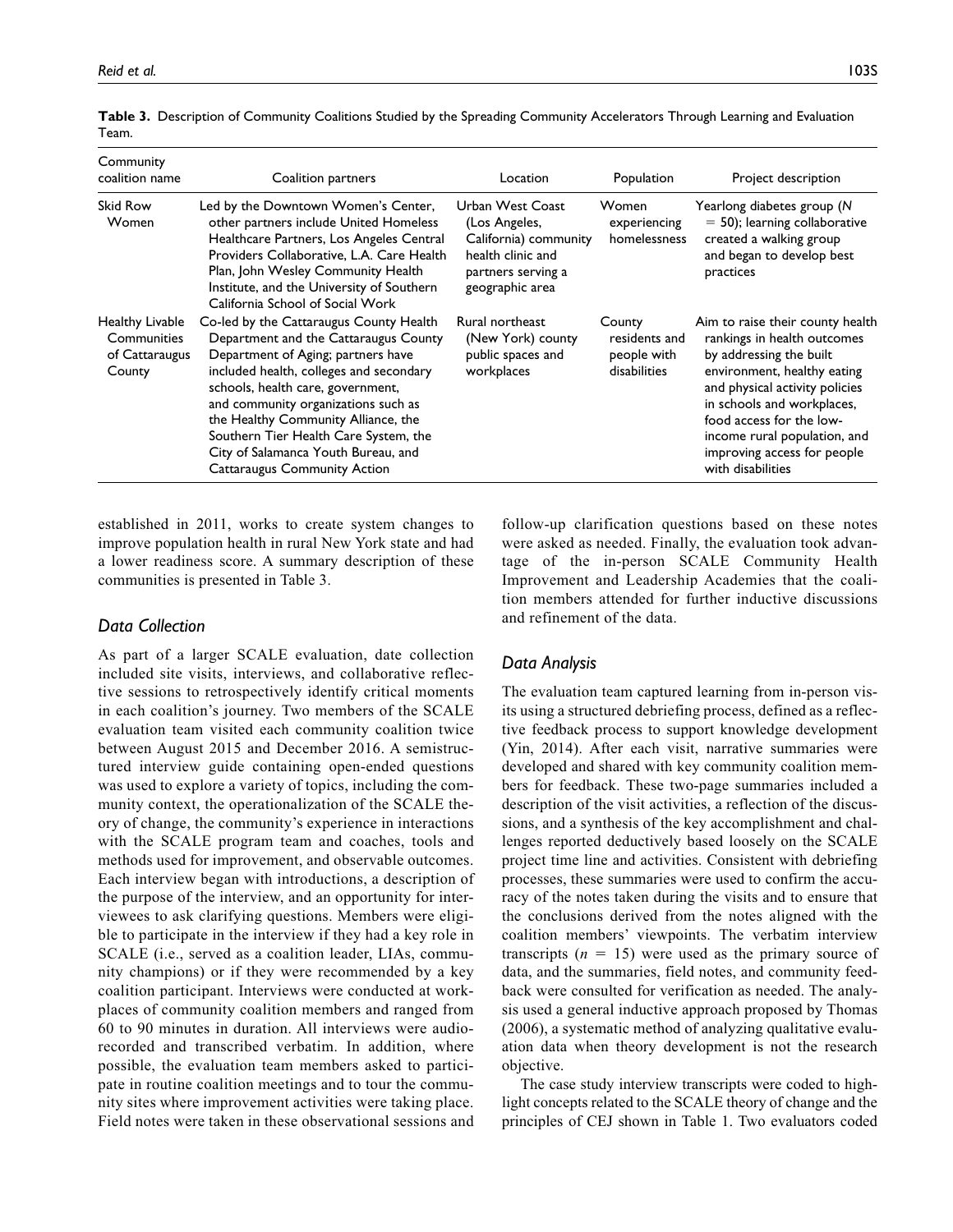| Principle                                                                                                    | SCALE design                                                                                                                                                                                                                                                                                                                                                                                                                                                                           | CC                                                                                                                                                                                                                                            | SRW                                                                                                                                                                                                                                                                            |
|--------------------------------------------------------------------------------------------------------------|----------------------------------------------------------------------------------------------------------------------------------------------------------------------------------------------------------------------------------------------------------------------------------------------------------------------------------------------------------------------------------------------------------------------------------------------------------------------------------------|-----------------------------------------------------------------------------------------------------------------------------------------------------------------------------------------------------------------------------------------------|--------------------------------------------------------------------------------------------------------------------------------------------------------------------------------------------------------------------------------------------------------------------------------|
| CEJ Principle<br>I: Explicitly<br>address<br>structural<br>inequity and<br>racism                            | SCALE communities must work to<br>advance equity in order to be part<br>of the initiative; in-person meetings<br>included sessions on racism and tools<br>for coalitions to begin conversations<br>on racism in their coalitions; tips<br>and motivation from peers in other<br>communities on advancing this topic                                                                                                                                                                    | Understand root cause of poor<br>health as structural-grinding<br>poverty, lack of access,<br>generational trauma of forced<br>relocation of Seneca Tribe;<br>work includes addressing health<br>inequities through multiple<br>interventions | Drive to improve health for women<br>experiencing homelessness;<br>understand root causes of<br>homelessness as structural inequity;<br>focused on advancing coalition's<br>understanding of racism, and<br>facilitation skills to have meaningful<br>discussions about racism |
| CEJ Principle 3:<br><b>Build resident</b><br>leadership<br>and power                                         | As a SCALE requirement, participating<br>community coalitions had to include<br>people with lived experience of<br>the inequities being addressed (i.e.,<br>community champions)                                                                                                                                                                                                                                                                                                       | Coalition was founded and built<br>by government institutions and<br>predominantly white individuals<br>from institutions; made steps<br>forward in inviting people from<br>underrepresented groups in to<br>the coalition                    | Worked to build leadership of<br>women experiencing homelessness<br>and experienced challenges in<br>balancing women's individual<br>advocacy for their personal needs<br>with larger coalition topics                                                                         |
| CEJ Principle<br>4: Focus on<br>policy and<br>systems<br>change                                              | Multipronged approach to building<br>leadership, relationship-building skills,<br>and improvement capacity aimed to<br>build foundational skills in community<br>transformation                                                                                                                                                                                                                                                                                                        | Started with their own workplaces<br>to test and implement workplace<br>policies that advance health;<br>worked to improve accessibility<br>of county buildings for people<br>with disabilities                                               | Food systems change; set goal to<br>develop best practices in health<br>care for women experiencing<br>homelessness and train other<br>providers                                                                                                                               |
| CEJ Principle<br>6: Build core<br>functions<br>for the<br>collaborative<br>based on<br>equity and<br>justice | SCALE provided tools to support<br>coalition teams, including meeting<br>agenda templates, and team roles;<br>SCALE acted as a neutral convener<br>to bring in new partners and specified<br>deliverables with deadlines that<br>engaged multiple parties to move<br>toward a shared aim (e.g., action labs);<br>tools to allow all to see themselves<br>in the work, like driver diagrams<br>and reviewing bright spots in the<br>community, and the action lab to<br>engage partners | One individual owned<br>facilitation, agendas, follow-up;<br>subcommittee structure allowed<br>focused topic-based work; used<br>scale tools to engage many<br>partners by building relationships<br>and working toward shared aims           | Meeting facilitation led by a new<br>leader who focused on her<br>leadership development in this<br>capacity; she focused on leading<br>with the heart tools/techniques and<br>strong meeting facilitation to keep<br>coalition members engaged                                |

**Table 4.** Summary of Four CEJ Principles in SRW and CC Community Coalitions and the SCALE Design.

*Note*. CEJ = Collaborating for Equity and Justice; SCALE = Spreading Community Accelerators Through Learning and Evaluation; SRW = Skid Row Women; CC = Healthy Livable Communities of Cattaraugus County.

two interviews together to ensure consistency in coding and to refine the code book. The codes were applied to all case study interviews. Code reports were produced for each code, and node matrices created by the software were used to aggregate the data from coded quotes, to summary sentences, to themes. Two sets of themes emerged from the synthesis activities: one set related to SCALE concepts and the other related to the CEJ principles. The SCALE themes aligned with CEJ principles were further organized into narratives to facilitate documentation and comparison. The SCALE evaluation was reviewed and determined to be exempt by the Institutional Review Board of the University of North Carolina (IRB 15-2621).

We use the community coalition as the unit of analysis to understand how the change process each coalition undertook under SCALE aligned with the CEJ principles. It is important to emphasize we are employing an *instrumental* case study approach rather than an *intrinsic* one. As described by Stake (1995), instrumental case studies provide insights about an issue rather than about individual cases. While this is a multiple–case study analysis, our focus is to use these communities as exemplars to describe the extent to which the SCALE community improvement model conforms to the CEJ principles, and not to explore the characteristics of the communities themselves.

## **Results**

The work of SRW and CC as they followed the SCALE theory of change aligned strongest with four CEJ principles: Principles 1, 3, 4, and 6. In this section, we describe how the SCALE approach encouraged a focus on these principles in practice and how they were operationalized by the two community coalitions (Table 4).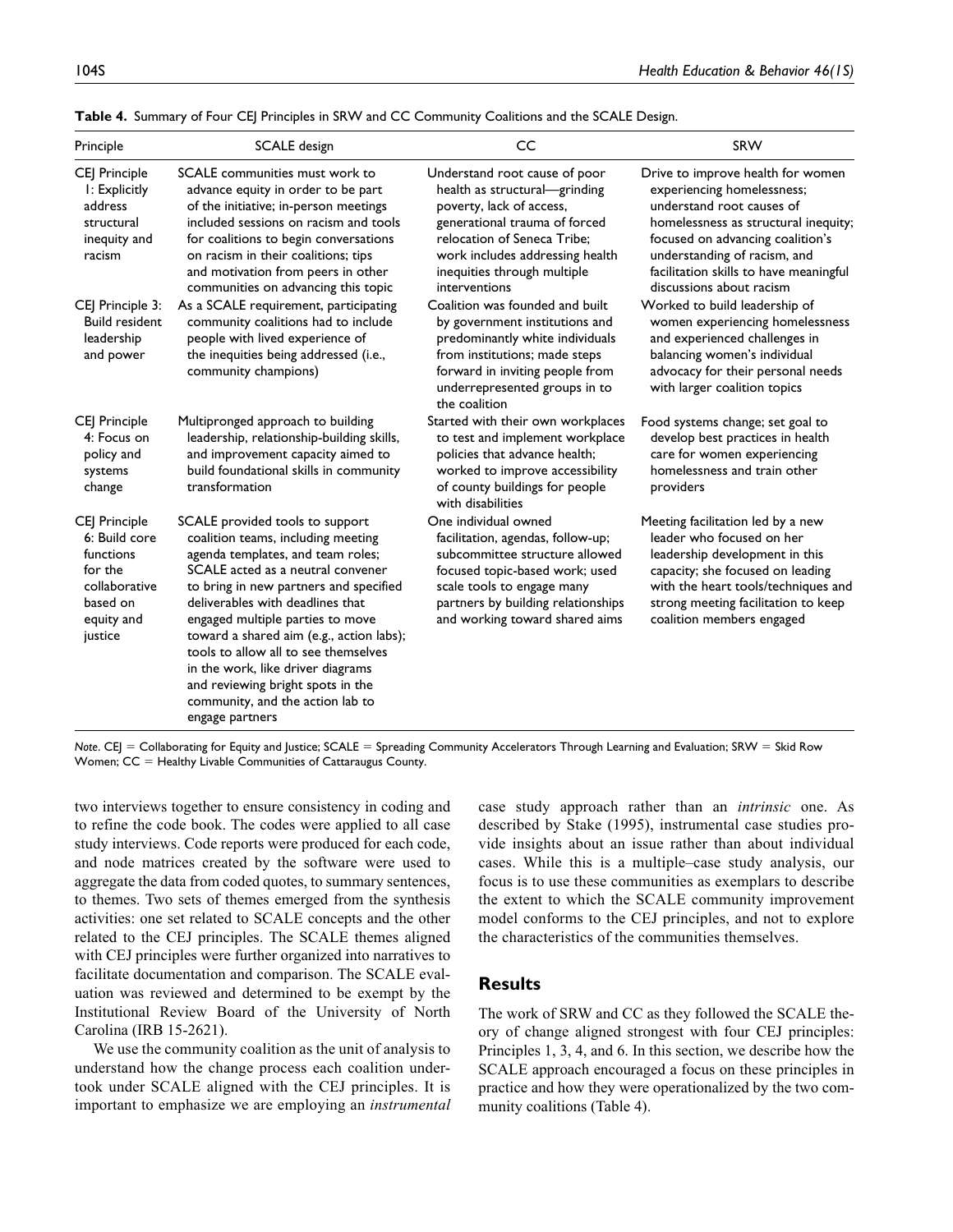# *CEJ Principle 1: Explicitly Address Structural Inequity and Racism*

In SCALE, equity was framed as "the price of admission"—all who participated were required to work to advance equity. At SCALE in-person trainings, racism and structural inequities were emphasized as a root cause of poor health and well-being. Coalition teams were trained on tools, like the implicit bias test, to facilitate conversations about racism in their coalition. Peer coalition teams were encouraged to share learnings and tips about what worked in efforts to address structural inequities in their community settings. SRW and CC team members reported feeling inspired and motivated by the work others were doing to advance equity and found it valuable to be part of the SCALE network.

Both SRW and CC recognized the structural inequities present in their contexts. The communities shared similar barriers to well-being, including food apartheid, unhealthy built environments, poverty, and inadequate health care access. Additionally, SRW identified "racism, mental illness, incarceration, trauma, and female equity" as key community challenges. CC's major equity challenge was historical and present-day structural violence against native populations and low-income communities. While both coalitions were committed to improving equity, they reported feeling overwhelmed by the enormity of the inequities. A SRW team member shared: "It is so big that I'm just trying to think about where can I affect change in our little microcosm." Both coalitions sought to start small enough to advance short-term improvements while remaining cognizant that changes needed to be significant enough to contribute to the broader goal of systems change.

The two community coalitions focused in different areas to address equity in their settings. SRW focused on community relationships and advancing their understanding of structural racism. In community coalition meetings, the coalition lead facilitated discussions on racism and its impact, both within the coalition and on the health of women experiencing homelessness. Several team members reported that the use of equity tools provided by SCALE (e.g., diagrams depicting inequity, poems, and completing and debriefing the implicit bias test) during meetings strengthened their coalition bond through identification of shared values and built their knowledge and skills to normalize conversations about racism and inequity.

In CC, to address equity, they designed and implemented interventions at multiple levels. Specifically, they worked across sectors to target drivers of poor health, including the built environment and access to health initiatives in schools and workplaces. They also strengthened their partnership with the Seneca Nation of Indians to expand the reach of the health equity work.

Despite these differences in approaches, both coalitions used knowledge and skills gained from SCALE to acknowledge and name structural inequities in their communities. However, both struggled with the enormity of the needed structural change. The SCALE emphasis on racial equity aligned to the principle that an explicit focus on inequity and racism is critical for communities seeking to promote community change; however, further work is needed to move deeper—from acknowledgement to radical change.

# *CEJ Principle 3: Build Resident Leadership and Power*

Building SCALE community member leadership is an integral part of the SCALE theory of change, and a primary focus of the training academies. SCALE required that community champions with lived experience of the inequity being addressed be included as part of the core coalition team. To meet this aim, teams received training on meaningful engagement with community members and sharing power to cocreate change.

Both coalitions applied the knowledge and skills acquired from SCALE to advance leadership capacity in their communities but in different ways. SRW focused on building the building the leadership capability of residents who experienced homelessness. The SRW coalition lead and LIA worked with community champions (community members with lived experience) to develop skills in public speaking and community advocacy. They also coached community champions on how to have an effective voice in community leadership and steering committee meetings and helped them frame community issues through a public health lens. As one community champion said,

The SCALE steering committee chose me to be on that committee because I have a history. I have a history of drug addiction, I have a history of high blood pressure, diabetes, mental health issues because of the trauma and because of the, you know, different things in my life. So, I had the experience.

This community champion joined because she wanted to advocate for women experiencing homelessness and wanted to reduce the stigma of experiencing homelessness.

While participation in SCALE spurred SRW to adopt this CEJ principle, it also highlighted challenges associated with cocreating solutions. First, community members continued to struggle with a lack of access to housing and personal health challenges, having limited time for coalition activities. Second, shifting from community members advising the work to sharing power and decision making with institutional leaders proved challenging. At times, community champions and institutional representatives did not agree on coalition direction and priorities. For example, SRW selected diabetes as a focus area because there was additional grant funding available, and the focus area aligned with SCALE requirements. However, one community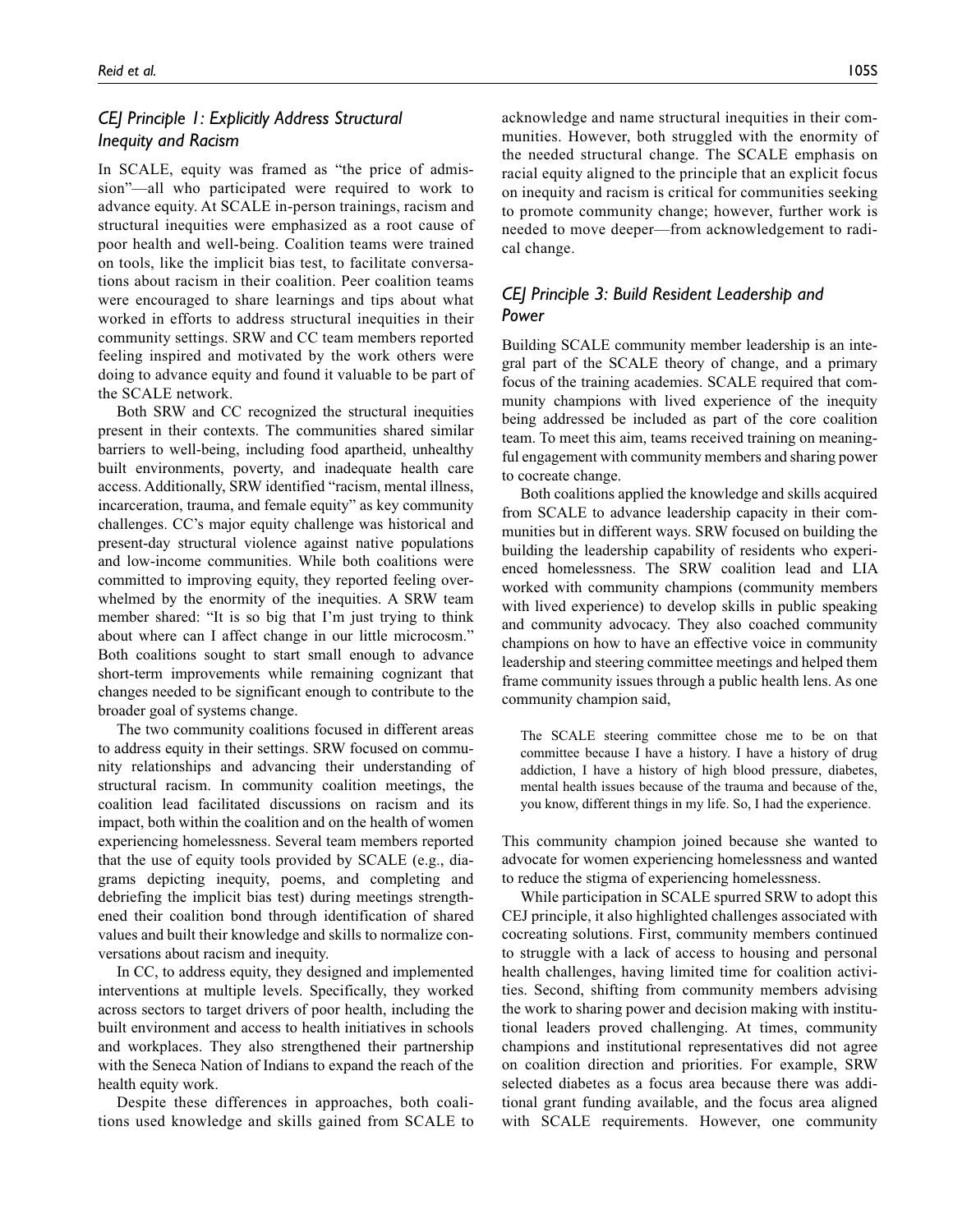champion disagreed. She preferred a focus on mental health, which was perceived as a critical need among her peers:

We can be at this round table talkin' day in and day out, but if I'm, like, mental, I don't give a damn about diabetes. Sorry. I don't care. So what should we push for? Mental wellness, then we get to the physical. Let's get that first.

Coalition members openly discussed this disagreement as a critical moment and difficult decision in their coalition.

In CC, building leadership and power at the community level was difficult because the coalition was more accustomed to collaborations between institutions, and did not have a history of a strong working relationship with the Seneca Nation. The CC coalition was established as a partnership between the Public Health Department and the Office on Aging, and much of their work was conducted through their network of institutional partners and personal connections—as they described it, "other people who look like them" (i.e., White women). As such, their greatest challenge was to shift from a coalition built by institutions to working in partnership with the community and building resident power. They needed to build new relationships and new leadership practices. For example, the CC LIA reported using SCALE's reflective practices to further develop her leadership to make space to let others lead:

Learning to shut up and let other people shine, and let other people take the lead, let other people come up with ideas, let other people brainstorm them, let other people volunteer. That has been a learning curve for me.

In addition, economic incentives created a challenge: The coalition's work on tobacco cessation was perceived by some as "coming after the Seneca" because tobacco is one of their key economic drivers. Despite these challenges, CC made progress in their collaborations. Through their work to improve population health and accessibility to county buildings for people with disabilities, CC partnered with individuals from the Seneca Nation, people with disabilities, and other people from populations in the community who were unrepresented in their coalition.

The SCALE requirement to involve of people with lived experience aligns with the CEJ principle articulated by Wolff et al. (2017), for community engagement to "prioritize leadership by people who are directly involved in the issues rather than by those professionally involved in solving the issues." The experiences of both coalitions show that while SCALE training and tools supported progress in building resident leadership and power, such progress was not absent of practical challenges. Implementing this CEJ principle requires an intentional and sustained effort and skill building in sharing power, dealing with conflict, and relationship and leadership development.

# *CEJ Principle 4: Focus on Policy and Systems Change*

The SCALE theory of change posited that systems change required improving leadership capability, relationships within and between communities, and an intercommunity system to spread promising ideas. System change methods were a major component of SCALE training including the model for improvement (Langley et al., 2009) and design thinking, methods for relationship building, and mechanisms for sharing promising ideas and problem solving across communities. Coalitions were required to develop improvement aims and outline drivers of change. Each coalition conducted an "action lab," a concentrated effort to develop and iteratively test small-scale system improvements. In the SCALE theory of change, these efforts were less about producing immediate results, and intended to develop the practice of transformation through innovation and experimentation.

Both community coalitions used the action lab and reported it helped them engage new partners, build relationships within their communities, and create a sense of urgency and momentum. To reduce inequities for women experiencing homelessness, SRW used the action lab to convene women experiencing homelessness and agencies that typically did not work together and were traditionally competitors for grant funding. They shared resources, curricula, and lessons learned, to develop best practices for diabetes prevention and management for women experiencing homelessness to account for the unique barriers faced by this population, including lack of access to safe places to exercise, lack of access to affordable nutritious food, and financial stress. Through their action lab, SRW created a network of partners that held similar values that could work together on future projects. CC used the action lab to bring partners together to improve health in the workplace. They used small-scale testing to advance healthy meetings and 30 minutes of physical activity for employees each day.

For both SRW and CC, the action lab structure helped their partnerships clarify their vision for systems change, establish a system for learning, maintain momentum, and work efficiently toward achieving their goal. However, both SRW and CC team members described the tension between seeking systems change while running programs that promote individual behavior change despite the knowledge that these kinds of programs rarely result in sustainable population outcomes. The SRW program manager noted,

Food equity, that's always a problem. We can have diabetes programs where we're increasing their knowledge and selfefficacy with health behaviors, but in the end, a lot of women come up to me and say, "You know I know this . . ." So, I think that's such a challenge. It's just that there are so many, larger complex issues in our society that kind of prevent them from accessing the right resources for food and exercise and all those things.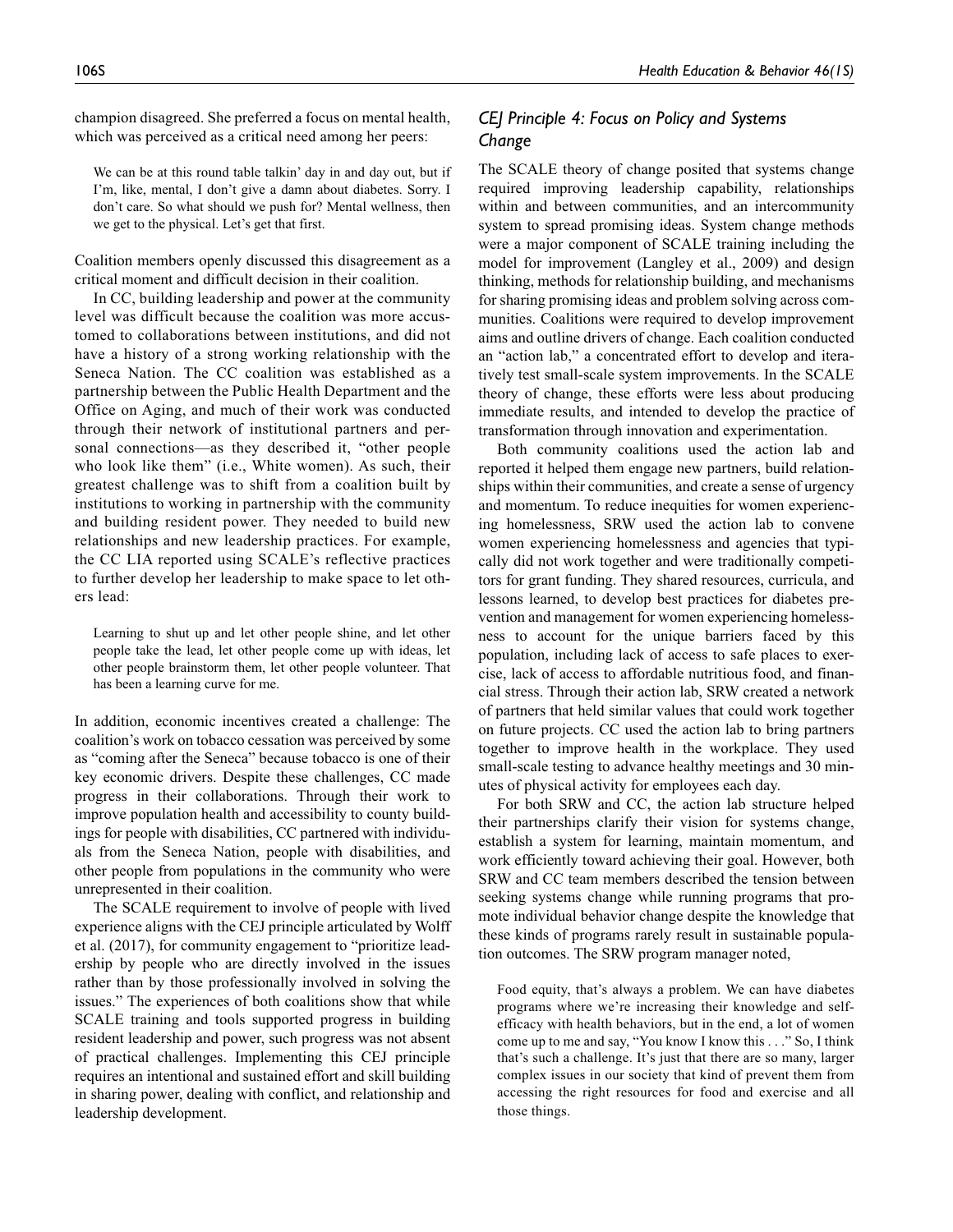The CC community representative shared the same tension but articulated how SCALE's training helped her see beyond a programmatic focus and stay motivated:

There's that narrow focus of what funding's available, what can we do with this funding? Programs, programs, programs. SCALE training opened up [new thinking]: "All right, let's take that off the table." But what would you like to see? That visioning process was so important for me to keep doing what I'm doing, but also see the bigger picture.

In their systems change efforts, both coalition teams reported challenges in finding time and resources for improvement, engaging partners in systems change, and pausing to document small-scale tests for their learning. In the midst of these challenges and setbacks, coalition members on both teams noted that the concept of "failing forward" (i.e., learning from failure) learned from SCALE was an important leadership mind-set shift that helped them understand failure as a learning opportunity that is an integral part of the systems transformation process.

Overall, the SCALE training on systems improvement provided communities with practical tools for systems transformation, indicating partial alignment with this CEJ principle. Wolff et al. (2017) recommend coalitions develop advocacy and political skills, which are not covered to the same extent in the SCALE curriculum.

# *CEJ Principle 6: Build Core Functions for the Collaborative Based on Equity and Justice*

CEJ Principle 6 encourages coalitions to create a convening group responsible for coordination and communication. As mentioned previously, all SCALE coalition teams were required to create a convening group that included people most affected by inequity. SCALE also provided collaborative engagement tools, and modeled meeting agendas to include processes for building connections and relationships. Guidance SCALE provided to strengthen coalition functioning included asking "open and honest questions" to improve active listening, using "yes, and . . ." to honor the truth of the person and add your own, identifying bright spots to highlight promising work done across the community, and developing aims and driver diagrams to see how many parts of the work fit together and contribute to a shared aim. Overall, both SRW and CC reported the use of SCALE tools strengthened coalition functioning by providing methods to build relationships, run meetings, and engage a group.

The SRW lead considered the process of running meetings to be critically important:

I think a lot of us have coalition fatigue and pilot fatigue. So, we didn't want [our coalition's participation in SCALE] to just be a typical thing, and it was also new for people to be part of a project where it wasn't only outcome-driven, but it's also about the process. I think we're always having to remind our coalition about that. Like, you guys, take a breath. In nonprofit scenarios, when people get grants, they just feel this huge pressure to perform, exceed expectations, and that's great, but it's also like you can lose sight of the process a lot along the way. So, having a mind toward process has been really important for us, and really thinking through even these small things about how to have a good coalition meeting.

SRW used multiple strategies learned from SCALE to build an effective meeting process. They used poems to create connections in their meetings and developed processes to make sure no voice was left unheard.

In CC, the LIA was responsible for facilitation, logistics, and administration of meetings. She brought new people to meetings, including a Seneca Nation partner. To avoid topdown decision making, they created a subcommittee structure that changed their work from being organized by grants to being organized by improvement aims. This approach helped build local infrastructure to move work forward simultaneously in different areas and draw on the expertise from members of the community. For example, an equity subcommittee focused on improving access to community spaces for people with physical disabilities. It leveraged funding from multiple sources, including SCALE. The subcommittee structure allowed more people at various levels to contribute, in contrast to the large meetings that were often dominated by key institutional leaders. Each CC team member noted the importance of the subcommittee structure to advancing work and making room for all voices. In the subcommittee structure, meetings were used to identify shared areas of work and resources for advancing those areas. A CC coalition member describes a specific connection made as a result of the new structure:

What SCALE has done is, now, the person who runs the food bank program is sitting on the same subcommittee with the people that are running the Veggie Mobile, and we're starting to say, how do we work together to make that successful?

Overall, CC and SRW coalition members reported that the SCALE requirement to have a leadership structure that included community members and providing strategies for engagement and communication strengthened relationships, partnerships, collaboration, and coordination, and enabled the advancement of complex change processes as outlined in this CEJ principle.

### **Discussion**

In summary, while SRW and CC worked with different populations, contexts, and aims, participation in SCALE supported both coalitions to approach their work in a way that aligned with CEJ Principles 1, 3, 4, and 6. SCALE tools focused on relationship building, leadership skills, and systems change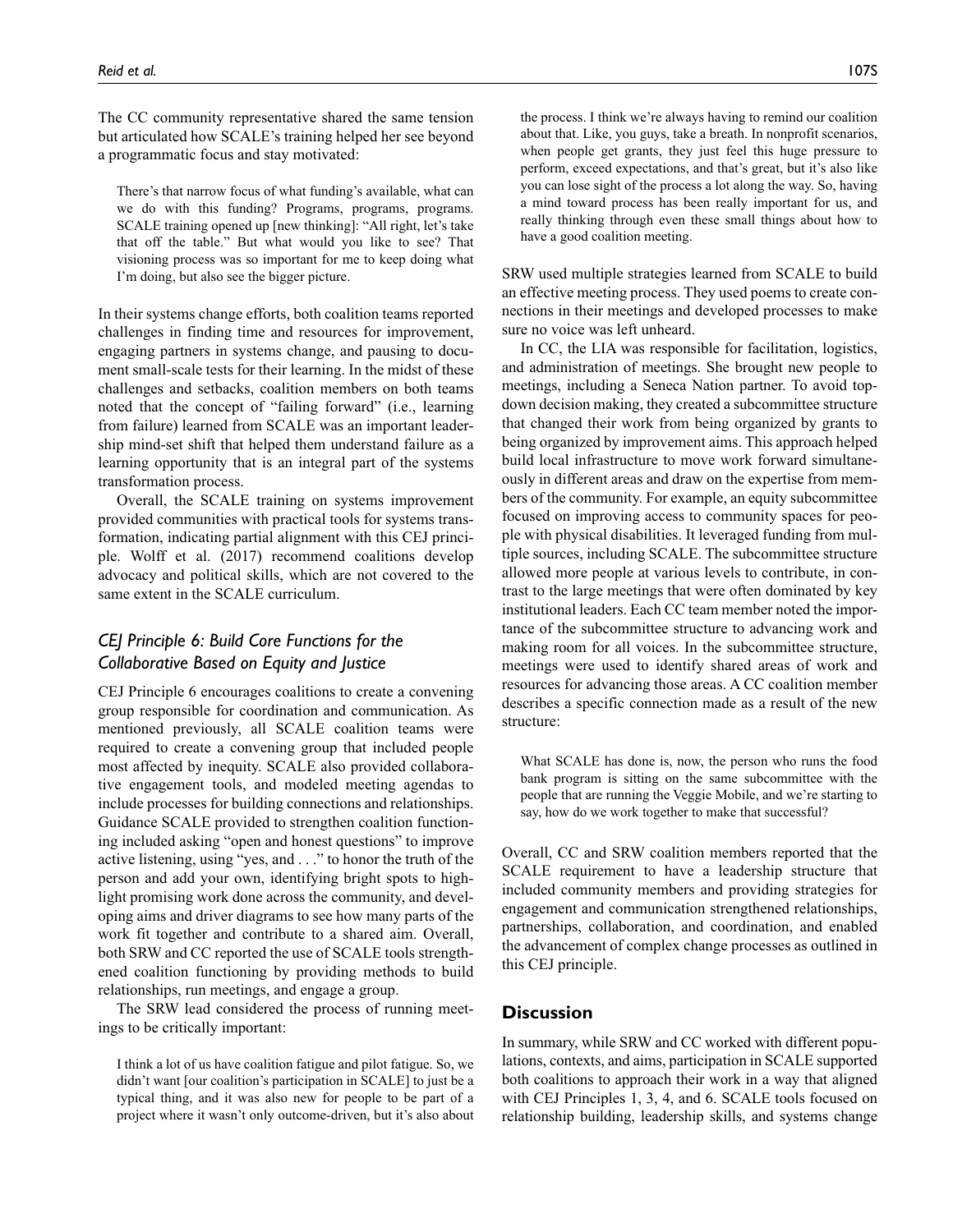provided a foundation to address structural inequity and racism, share power and build relationships to engage community members equitably, focus on policy and systems change, and build core functions for the collaborative based on equity and justice. These efforts were not without their challenges, including the frustration of making small improvements while recognizing the enormity of the needed structural change, building new relationships and sharing power and decision making that leads to conflict, and managing a functioning coalition. Advancing CEJ principles requires selfreflection and courage; new ways of being in relationship; learning from failure; productive conflict to explicitly address power, racism, and other forms of oppression; and methods to test systems improvement ideas. As Wolff et al. (2017) state in their seminal article introducing the CEJ principles, "Coalitions and collaborations need a new way of engaging with communities that leads to transformative changes in power, equity, and justice" (p. 42). Judging from the experience of these two coalitions, the SCALE approach has embraced and promoted this vision.

#### *Limitations*

There are several limitations to this study. First, we have drawn conclusions about the alignment between SCALE and the CEJ principles based on an analysis of just 2 out of 24 communities. Second, because the evaluation was not designed to examine the alignment between SCALE and the CEJ principles, the data collection did not specifically ask about the CEJ principles. Third, our conclusions are drawn based on a comparison of themes that were inductively derived from interview transcript, and it is possible that connections we have made are mediated by other unknown theories or processes. Finally, to affect long-lasting change, community coalitions must adopt the CEJ principles as an everyday mode of action, even when they are no longer part of SCALE. We will not know whether the actions reported by the coalitions that are aligned with the CEJ principles will sustain when SCALE funding is no longer available.

## *Implications for Theory and Practice*

Collaborative approaches hold tremendous promise for community-level change. A review of 48 community change initiatives found that most communities that were part of such approaches experienced improvements at a program, organizational, or neighborhood level. However, despite noteworthy progress, most change efforts did not result in the degree of community health improvement envisioned. In fact, few efforts resulted in policy and systems reform, and few (if any) demonstrated changes in population health (Kubisch, Auspos, Brown, & Dewar, 2010). Community transformation is challenging because it involves changing relationships, structures, and norms within a complex system

(Trickett et al., 2011). System-level changes require longterm, sustained commitment (Fawcett et al., 2010). The gap between what can be accomplished in months and the enormity of the needed system changes to create equitable opportunity for marginalized communities creates challenges even for the most motivated coalitions (Shortell et al., 2002). Taking focused action in the face of deeply rooted historical and present-day inequities is essential for improvement. The CEJ principles are intended to be a new approach for community collaboration explicitly focused on structural transformation, but they do not recommend one particular model or methodology through which to implement them.

Our analysis of two coalitions in the SCALE initiative indicates that the approach followed by SCALE has the potential to be one method through which the CEJ model for collaboration can be applied. Our results illustrate that an approach such as SCALE that strongly encourages the building of personal relationships, requires an explicit focus on racism and equity, demands that coalitions include people with experience in the community in positions of leadership, and teaches skills and methods to bring about system transformation has the potential for creating the kinds of coalitions that the CEJ recommends are needed to tackle inequity and injustice. More research is required to study the mechanisms and theories through which this approach creates the capability for community collaborations to take on deep-rooted structural barriers to community health and well-being. At the same time, there is the need for more detailed evaluation of the implementation of the SCALE activities in other communities to determine whether the alignments with CEJ principles that have been identified in this study are replicated or reinforced elsewhere. We have made a promising start and hope that these findings will encourage other researchers and practitioners to build and test similar approaches to generate a deeper body of knowledge about community transformation that promotes equity and justice.

#### **Acknowledgments**

This work would not be possible without the engagement and dedication of the community coalition teams who work each day to improve health. We thank the two case study communities: Healthy Livable Communities of Cattaraugus County and Skid Row Women, convened by the Downtown Women's Center, for their commitment to improvement and their willingness to share their learning with us. The SCALE initiative is run by the SCALE Implementation team, led by Soma Stout. We're grateful for her vision and to the team for their management and support of SCALE communities. Thank you to Jane Roessner and Val Weber for their review of the article.

#### **Declaration of Conflicting Interests**

The authors declared no potential conflicts of interest with respect to the research, authorship, and/or publication of this article.